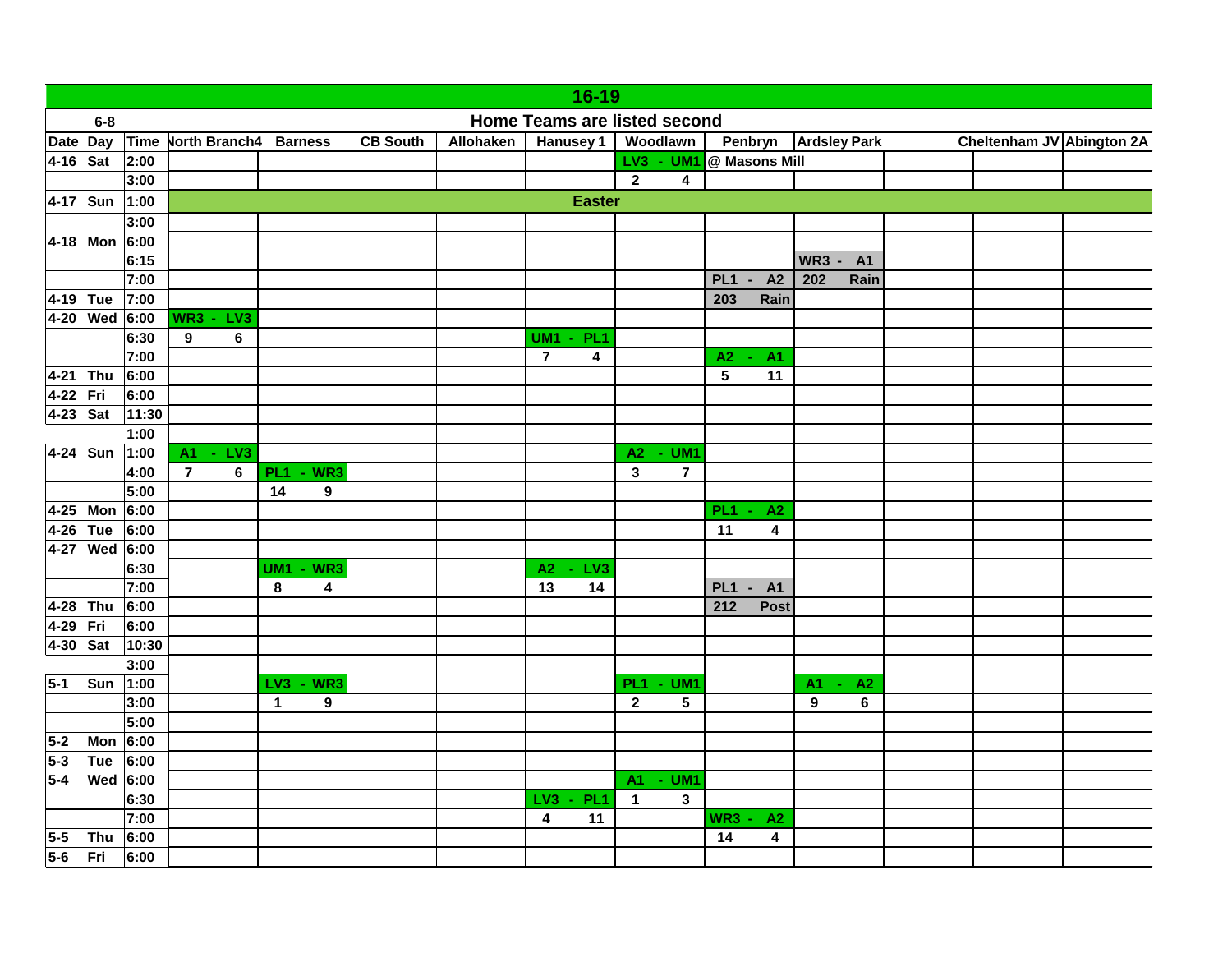|            |               |       | Date Day Time North Branch4 Barness |                                | <b>CB South</b> | <b>Allohaken</b> |                |                           | Hanusey 1   Woodlawn                           |                  |                             | Penbryn Ardsley Park  |             | Cheltenham JV Abington 2A |  |
|------------|---------------|-------|-------------------------------------|--------------------------------|-----------------|------------------|----------------|---------------------------|------------------------------------------------|------------------|-----------------------------|-----------------------|-------------|---------------------------|--|
| $5-7$      | Sat           | 11:30 |                                     |                                |                 |                  |                |                           |                                                |                  |                             |                       |             |                           |  |
|            |               | 12:00 |                                     |                                |                 |                  |                |                           |                                                |                  |                             |                       |             |                           |  |
| $5-8$      | Sun           |       |                                     |                                |                 |                  |                | <b>Mother's Day</b>       |                                                |                  |                             |                       |             |                           |  |
|            |               | 1:00  | <b>UM1 - LV3</b>                    | $-WR3$<br><b>A1</b>            |                 |                  |                | A2 - PL1                  |                                                |                  |                             |                       |             |                           |  |
|            |               | 3:00  | 219<br>Rain                         | 220<br>Rain                    |                 |                  | 221            | Rain                      |                                                |                  |                             |                       |             |                           |  |
|            |               | 5:00  |                                     |                                |                 |                  |                |                           |                                                |                  |                             |                       |             |                           |  |
| $5-9$      | Mon 6:00      |       |                                     |                                |                 |                  |                |                           |                                                |                  |                             |                       |             |                           |  |
|            |               | 7:00  |                                     |                                |                 |                  |                | A2 - PL1                  |                                                | $LV3 -$          | A <sub>1</sub>              |                       |             |                           |  |
| 5-10 Tue   |               | 6:00  |                                     |                                |                 |                  | $\mathbf{1}$   | 14                        |                                                | $\boldsymbol{9}$ | $\mathbf{1}$                | WR3<br>$\blacksquare$ | <b>A1</b>   |                           |  |
|            | 5-11 Wed 6:00 |       |                                     |                                |                 |                  |                |                           |                                                |                  |                             | 17                    | 14          |                           |  |
|            |               | 6:30  |                                     |                                |                 |                  | WR3            | PL <sub>1</sub><br>$\sim$ |                                                |                  |                             |                       |             |                           |  |
|            |               | 7:00  |                                     |                                |                 |                  | $\overline{7}$ | 6                         |                                                | <b>UM1</b>       | A2                          |                       |             |                           |  |
| 5-12 Thu   |               | 6:00  |                                     |                                |                 |                  |                |                           |                                                | 14               | $\mathbf{2}$                |                       |             |                           |  |
|            |               | 7:30  |                                     |                                |                 |                  |                |                           |                                                |                  |                             |                       |             |                           |  |
| 5-13 Fri   |               | 6:00  |                                     |                                |                 |                  |                |                           |                                                |                  |                             |                       |             |                           |  |
| $5-14$ Sat |               | 10:00 |                                     |                                |                 |                  |                |                           |                                                |                  |                             |                       |             |                           |  |
|            |               | 12:00 |                                     |                                |                 |                  |                |                           |                                                |                  |                             |                       |             |                           |  |
| 5-15 Sun   |               | 1:00  |                                     |                                |                 |                  | A <sub>1</sub> | PL <sub>1</sub>           | <b>WR3 - UM1</b>                               |                  |                             | LV <sub>3</sub>       | A2          |                           |  |
|            |               | 3:00  |                                     |                                |                 |                  | 225            | Canc                      | $\overline{7}$<br>$\mathbf{2}$                 |                  |                             | 8                     | $\mathbf 0$ |                           |  |
|            | 5-16 Mon 6:00 |       |                                     |                                |                 |                  |                |                           |                                                | PL <sub>1</sub>  | <b>A1</b><br>$\blacksquare$ |                       |             |                           |  |
|            |               | 7:00  |                                     |                                |                 |                  |                |                           |                                                | 212              | Rain                        |                       |             |                           |  |
| 5-17 Tue   |               | 6:00  |                                     |                                |                 |                  |                |                           |                                                |                  |                             |                       |             |                           |  |
|            | 5-18 Wed 6:00 |       | <b>PL1 - LV3</b>                    |                                |                 |                  |                |                           |                                                |                  |                             |                       |             |                           |  |
|            |               | 6:30  | 0<br>4                              | A2 - WR3                       |                 |                  |                |                           |                                                |                  |                             |                       |             |                           |  |
|            |               | 7:00  |                                     | $\mathbf{2}$<br>$\overline{7}$ |                 |                  |                |                           |                                                | <b>UM1</b>       | <b>A1</b>                   |                       |             |                           |  |
| $5 - 19$   | Thu           | 6:00  |                                     |                                |                 |                  |                |                           |                                                | 13               | 11                          |                       |             |                           |  |
| $5 - 20$   | Fri           | 6:00  |                                     |                                |                 |                  |                |                           |                                                |                  |                             |                       |             |                           |  |
| $5 - 21$   | Sat           | 3:00  |                                     |                                |                 |                  |                |                           |                                                |                  |                             |                       |             |                           |  |
| 5-22 Sun   |               | 1:00  | $WR3 -$<br>LV <sub>3</sub>          |                                |                 |                  |                |                           | UM <sub>1</sub><br><b>A1</b><br>$\blacksquare$ |                  |                             |                       |             |                           |  |
|            |               | 3:00  | 18<br>$\overline{\mathbf{0}}$       |                                |                 |                  |                |                           | $\overline{2}$<br>$\bf 6$                      |                  |                             |                       |             |                           |  |
|            |               | 6:00  |                                     |                                |                 |                  |                |                           |                                                |                  |                             |                       |             |                           |  |
|            | 5-23 Mon 6:30 |       |                                     | $-WR3$<br>PL <sub>1</sub>      |                 |                  |                |                           |                                                |                  |                             |                       |             |                           |  |
|            |               | 7:00  |                                     | $\mathbf{2}$<br>10             |                 |                  |                |                           |                                                | $A2 -$           | <b>A1</b>                   |                       |             |                           |  |
| 5-24 Tue   |               | 6:00  |                                     | $-WR3$<br>A1                   |                 |                  |                |                           |                                                | 3                | 4                           |                       |             |                           |  |
|            | 5-25 Wed 6:00 |       |                                     | 16<br>$\mathbf{1}$             |                 |                  |                |                           |                                                |                  |                             |                       |             |                           |  |
|            |               | 6:30  |                                     |                                |                 |                  | LV3            | PL <sub>1</sub><br>$\sim$ |                                                |                  |                             |                       |             |                           |  |
|            |               | 7:00  |                                     |                                |                 |                  | $\mathbf{3}$   | 4                         |                                                | <b>UM1</b>       | A2<br>$\blacksquare$        |                       |             |                           |  |
|            |               |       |                                     |                                |                 |                  |                |                           |                                                | 20               | $5\phantom{.0}$             |                       |             |                           |  |
|            |               |       |                                     |                                |                 |                  |                |                           |                                                |                  |                             |                       |             |                           |  |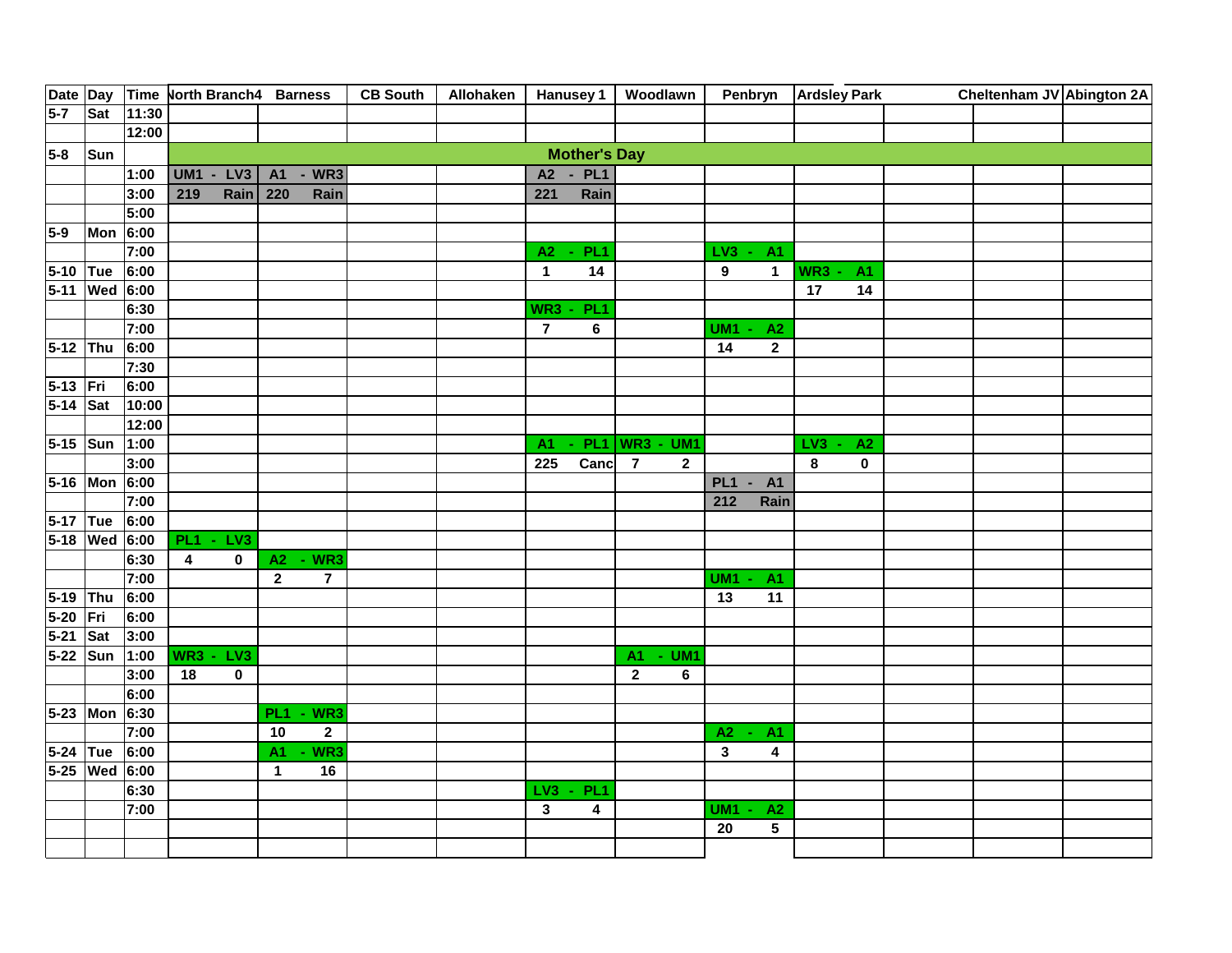|            |                 |       | Date Day Time North Branch4 Barness |                             | <b>CB South</b> | Allohaken   Hanusey 1   Woodlawn |                                          | Penbryn                            | <b>Ardsley Park</b> | Cheltenham JV Abington 2A |  |
|------------|-----------------|-------|-------------------------------------|-----------------------------|-----------------|----------------------------------|------------------------------------------|------------------------------------|---------------------|---------------------------|--|
| 5-26 Thu   |                 | 6:15  | <b>UM1 - LV3</b>                    |                             |                 |                                  |                                          |                                    | $PL1 - A1$          |                           |  |
|            |                 |       | 14<br>$\pmb{0}$                     |                             |                 |                                  |                                          |                                    | 12<br>$\mathbf 1$   |                           |  |
| 5-27 Fri   |                 | 6:00  |                                     |                             |                 |                                  |                                          |                                    |                     |                           |  |
|            |                 |       |                                     |                             |                 |                                  |                                          |                                    |                     |                           |  |
| 5-28 Sat   |                 | 1:00  |                                     |                             |                 | <b>Memorial Day Weekend</b>      |                                          |                                    |                     |                           |  |
|            |                 | 3:30  |                                     |                             |                 |                                  |                                          |                                    |                     |                           |  |
|            |                 | 6:00  |                                     |                             |                 |                                  |                                          |                                    |                     |                           |  |
| $5-29$ Sun |                 | 3:00  |                                     |                             |                 |                                  |                                          |                                    |                     |                           |  |
|            |                 | 5:30  |                                     |                             |                 |                                  |                                          |                                    |                     |                           |  |
| $5 - 30$   | Mon 1:00        |       |                                     |                             |                 |                                  |                                          |                                    |                     |                           |  |
| $5 - 31$   | Tue             | 6:00  |                                     |                             |                 |                                  |                                          |                                    |                     |                           |  |
| $6-1$      | <b>Wed</b> 6:00 |       |                                     |                             |                 | <b>Playoffs Begin</b>            |                                          |                                    |                     |                           |  |
|            |                 | 6:30  |                                     | R1: UM1, WR3 have byes      |                 | A2 - PL1                         |                                          |                                    |                     |                           |  |
|            |                 | 7:00  |                                     |                             |                 | $\overline{2}$<br>10             |                                          | LV3<br><b>A1</b><br>$\blacksquare$ |                     |                           |  |
| $6-2$      | Thu             | 6:00  |                                     |                             |                 |                                  |                                          | 10<br>$\overline{\mathbf{4}}$      |                     |                           |  |
| $6-3$      | Fri             | 6:00  |                                     |                             |                 |                                  |                                          |                                    |                     |                           |  |
|            |                 |       |                                     |                             |                 |                                  |                                          |                                    |                     |                           |  |
| $6-4$      | Sat             | 1:00  |                                     |                             |                 |                                  |                                          |                                    |                     |                           |  |
|            |                 |       |                                     |                             |                 |                                  |                                          |                                    |                     |                           |  |
| 6-5        | Sun             | 11:00 |                                     |                             |                 |                                  | LV3<br>UM <sub>1</sub><br>$\blacksquare$ |                                    |                     |                           |  |
|            |                 | 1:00  |                                     |                             |                 |                                  | $\mathbf{3}$<br>4                        |                                    |                     |                           |  |
| 6-6        | Mon 8:00        |       |                                     | <b>PL1 - WR3</b>            |                 |                                  |                                          |                                    |                     |                           |  |
| $6-7$      | Tue             | 6:00  |                                     | $\mathbf 0$<br>$\mathbf{3}$ |                 |                                  |                                          |                                    |                     |                           |  |
|            |                 |       |                                     |                             |                 |                                  |                                          |                                    |                     |                           |  |
| $6-8$      | <b>Wed</b> 6:00 |       |                                     |                             |                 |                                  | UM <sub>1</sub><br><b>WR3 -</b>          | @ Masons Mill                      |                     |                           |  |
|            |                 | 7:00  |                                     |                             |                 |                                  | $\mathbf{1}$<br>6                        |                                    |                     |                           |  |
|            |                 | 8:30  |                                     |                             |                 |                                  |                                          |                                    |                     |                           |  |
| 6-9        | Thu             | 6:00  |                                     |                             |                 |                                  |                                          |                                    |                     |                           |  |
| $6 - 10$   | Fri             | 6:00  |                                     |                             |                 |                                  |                                          |                                    |                     |                           |  |
| 6-11 Sat   |                 | 1:00  |                                     |                             |                 |                                  |                                          |                                    |                     |                           |  |
|            |                 |       |                                     |                             |                 |                                  |                                          |                                    |                     |                           |  |
| 6-12 Sun   |                 | 1:00  |                                     |                             |                 |                                  |                                          |                                    |                     |                           |  |
|            |                 | 5:30  |                                     |                             |                 |                                  |                                          |                                    |                     |                           |  |
|            | 6-13 Mon        | 6:00  |                                     |                             |                 |                                  |                                          |                                    |                     |                           |  |
| $6-14$ Tue |                 | 6:00  |                                     |                             |                 |                                  |                                          |                                    |                     |                           |  |
|            |                 |       |                                     |                             |                 |                                  |                                          |                                    |                     |                           |  |
|            | 6-15 Wed 6:00   |       |                                     |                             |                 |                                  |                                          |                                    |                     |                           |  |
|            |                 | 7:00  |                                     |                             |                 |                                  |                                          |                                    |                     |                           |  |
|            |                 | 8:30  |                                     |                             |                 |                                  |                                          |                                    |                     |                           |  |